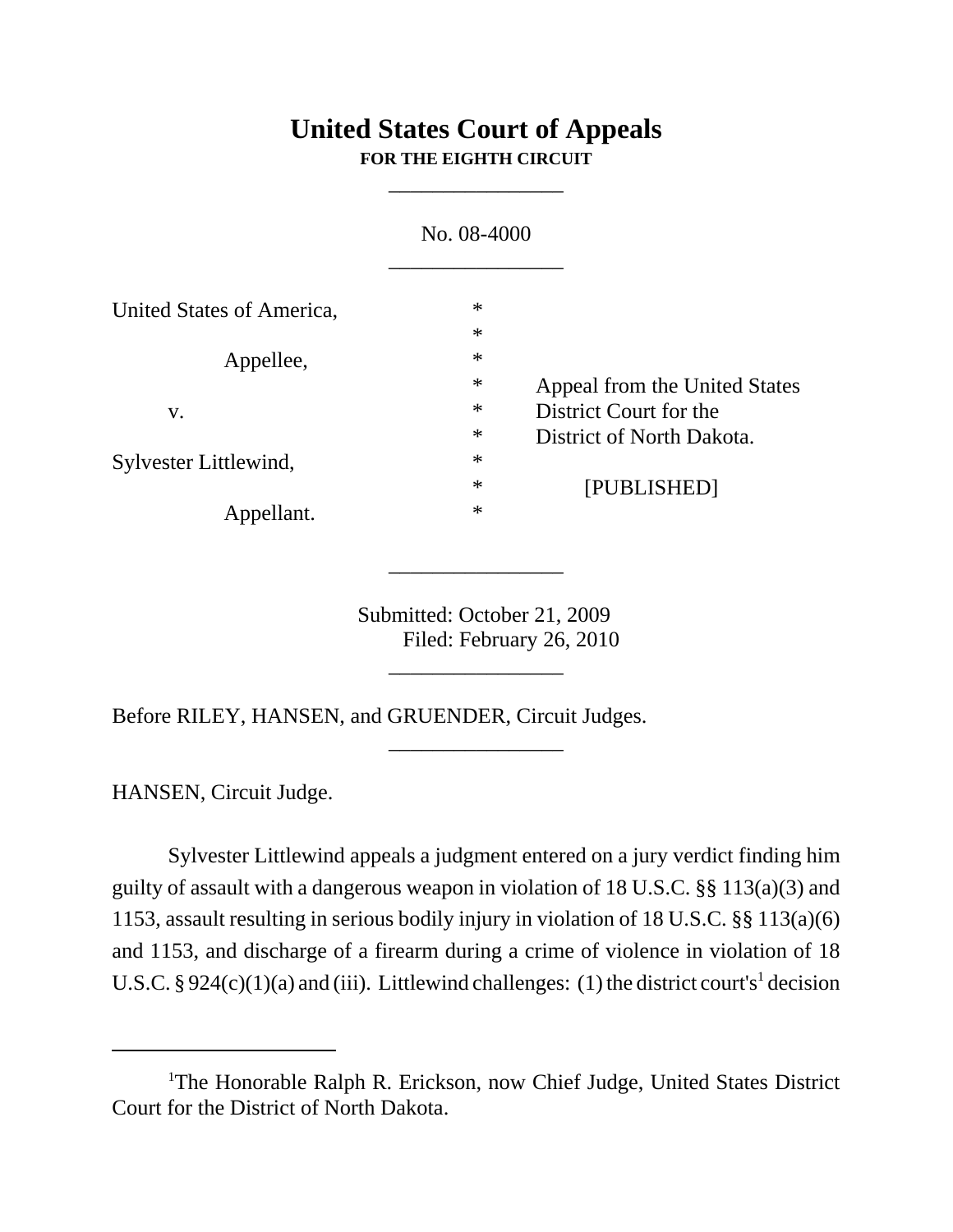to admit evidence of prior bad acts, and (2) the sufficiency of the evidence adduced at trial to convict him. We affirm.

I.

The evidence at trial, taken in the light most favorable to the verdict, showed the following facts. During the two years preceding the incident precipitating this case, Sylvester Littlewind and Budene Eback shared a residence and carried on a romantic relationship. The relationship was characterized by the prodigious consumption of alcohol, frequent verbal altercations, and repeated physical violence. On one occasion, Littlewind even threatened to kill Eback.

After a characteristically intense argument on October 31, 2007, Eback gathered her personal belongings and vacated the residence. A few days later, on November 3, Littlewind awoke at about 5 a.m. and began drinking alcohol. At approximately 7:30 a.m., Eback called Littlewind and asked him to drive her and some friends to buy alcohol. Littlewind picked up Eback and some other friends, and ultimately he drove them to a nearby town to purchase alcohol. Littlewind purchased numerous 40 ounce bottles of high-alcohol-content beer and a pint of whiskey. Littlewind drove the group around on back roads and stopped at other friends' houses. Eback became so intoxicated that she could not later remember parts of the morning.

Eventually, three members of the group went to Littlewind's residence. Eback remembers waking up on a mattress in the living room. As she walked to the bathroom to wash her face, she observed Ruben Williams, one of that morning's drinking cohorts, with his head resting on the kitchen table and Littlewind seated across from him. While in the bathroom, she did not see blood or bruising on her head or face. When she returned from the bathroom, she observed a rifle leaning against a recliner in the living room. She set the rifle on the floor and sat in the recliner.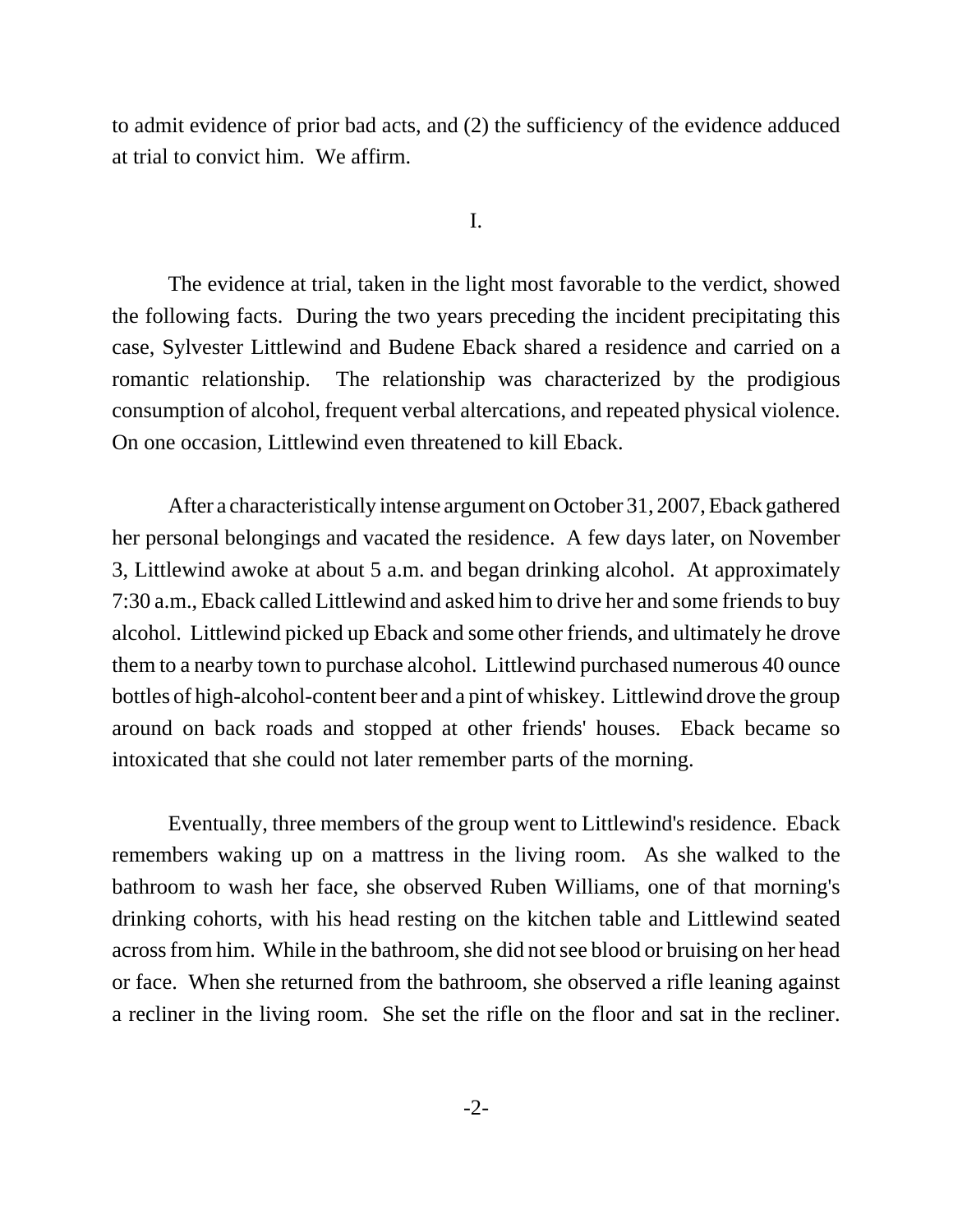Eback then went into the kitchen to get some ice water. In the kitchen, Eback and Littlewind began to argue.

Because of the argument, Eback decided to leave. She went for the front door, but Littlewind got there first and physically prevented her from leaving. Eback managed to get the door open but, in the struggle, her foot got slammed in the door. Eback pulled her foot from the door, and the argument continued with Littlewind pushing her in the chest and away from the door. Neither Eback nor Littlewind could recall what happened next.

That same morning, Littlewind's neighbor was outside repairing an automobile. The neighbor, Napoleon Longie, observed Littlewind pass by in his car numerous times; sometimes he was alone, and sometimes he was accompanied. At some point that morning, Napoleon heard a popping noise that he thought to be a gunshot. He was not concerned by the sound, however, because he lives near fields where people hunt and he hears gunshots regularly.

Sometime after the popping noise, Littlewind approached Napoleon and told him to call the police and an ambulance because someone had shot Eback. According to Napoleon, Littlewind was "full of blood." (Trial Tr. at 215.)

Henrietta Longie, who is Napoleon's mother and lives with Napoleon, also saw Littlewind driving numerous times that morning. The final time Henrietta saw Littlewind driving, he was alone and driving away from his house. That trip was fifteen to twenty minutes before Napoleon came into the house and told Henrietta that Eback had been shot.

Henrietta called emergency dispatch on her cell phone as she ran to Littlewind's residence. She saw Eback near the back door, on the floor and covered with blood. Henrietta went to Eback to ascertain whether she was alive. Eback reached for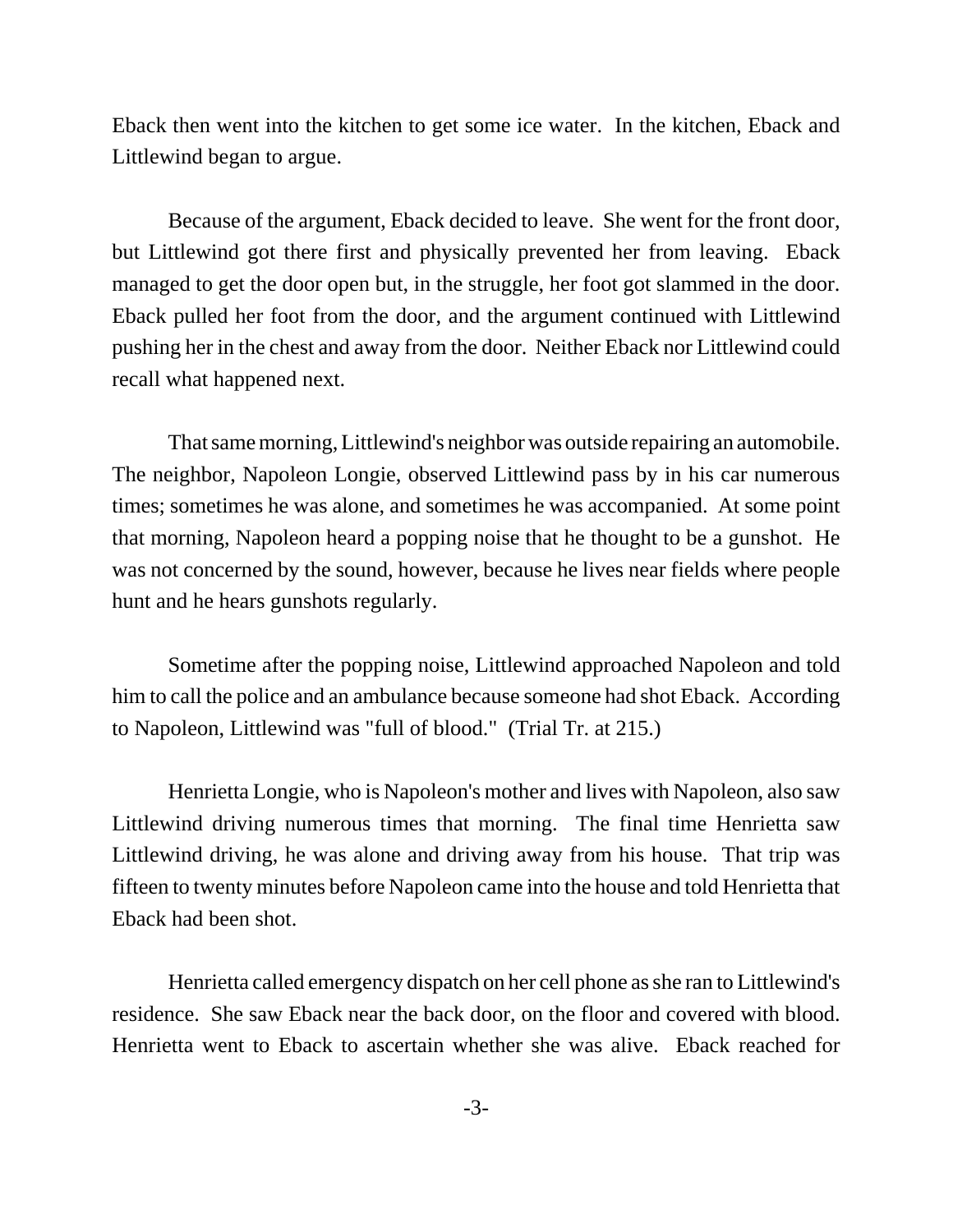Henrietta and told Henrietta to get her out of there. When Henrietta tried to get Eback up and out of the house, Littlewind grabbed Eback and put her in a chair in the kitchen. Littlewind then told Eback, "Babe, tell [Henrietta] I didn't do that. Tell her I didn't do that." (Trial Tr. at 357, 359). Henrietta noticed blood on the living room floor, next to the mattress. She also saw Littlewind in a blood-spattered gray sweater. At some point before the paramedics and police arrived, however, he changed into a blue shirt.

When paramedics arrived, Eback was sitting at the kitchen table with some type of cloth pressed to her head. Eback was bleeding from the back of her head and covered in blood. She told one of the paramedics that she was cleaning a gun at the kitchen table and it accidentally discharged.

Eback was transported via ambulance to a nearby emergency room. There, Eback told a physician's assistant that she was cleaning her gun and was shot in the back of the head. The emergency room did not have the resources to care for a gunshot wound to the head, so Eback was transported via helicopter to MeritCare Hospital in Fargo, North Dakota.

At MeritCare, Dr. David Stover headed the trauma team that treated Eback. Dr. Stover has extensive experience with trauma victims, including gunshot victims. Dr. Stover observed two wounds to Eback's head; one smaller than the other. In Dr. Stover's experience, gunshot injuries often consist of an entrance wound and a relatively larger exit wound. To Dr. Stover, Eback's injury was consistent with a gunshot injury. Dr. Jeffery Lystad was also part of the trauma team that treated Eback. He believed the wounds were consistent with a gunshot injury, but could not identify—due to blood-matted hair—which wound was the entrance wound and which was the exit wound.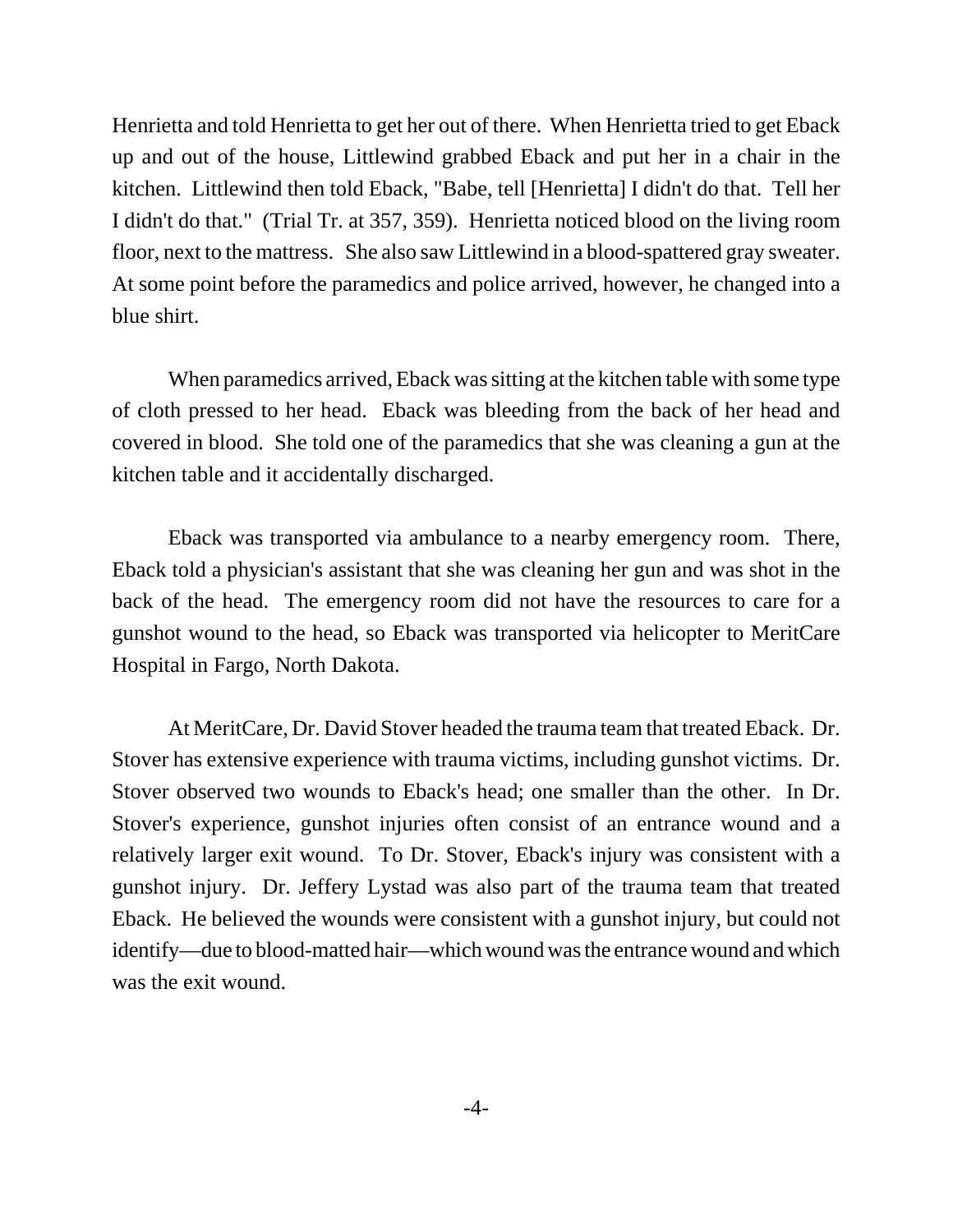Despite a blood alcohol content over 0.4 percent—fives time the legal limit to drive—and the loss of approximately half her blood volume, Eback survived.

Littlewind gave numerous explanations for Eback's injury. When he first reported the injury to Napoleon, he said someone had shot Eback. Then, while waiting for the police and ambulance, Littlewind told Napoleon someone had hit Eback in the head. When law enforcement Special Agent Donovan Wind responded to the injury scene, Littlewind told Special Agent Wind that Littlewind returned home and found Eback had been shot. After being arrested for public intoxication and while in jail, Littlewind told a correctional officer that he thought Eback's injury was somehow related to his son's drug dealing. He told the same correctional officer that he woke up and Eback was standing by his bed with that injury. The day after Eback was injured, Littlewind was interviewed by Special Agent Wind and an FBI agent. He first told the agents that he awoke after feeling his arm was warm, to find Eback covered in blood. He also told them he returned home, saw an unidentified person running from his house, and found Eback was injured. Later that day, Littlewind made a written statement that he had no memory of the relevant time period. When the agents told Littlewind they did not believe him, he admitted he had a .22 caliber rifle in his house. He then made a second written statement. The second statement avers that Littlewind and Eback were arguing over the gun when it accidentally discharged, injuring Eback. The same statement indicates he discarded the gun in a nearby wetland.

The agents told Littlewind he could write Eback a letter and they would deliver it. Littlewind wrote:

Budene, I want to tell [you] I love you and to see if you are all right. When you get out of the hospital take care of my house. Things are a little foggy right now. I didn't mean to hurt you but you know drinking makes people do weird things. I'll understand if you don't love me anymore. I probably won't be able to see you for a while. I will always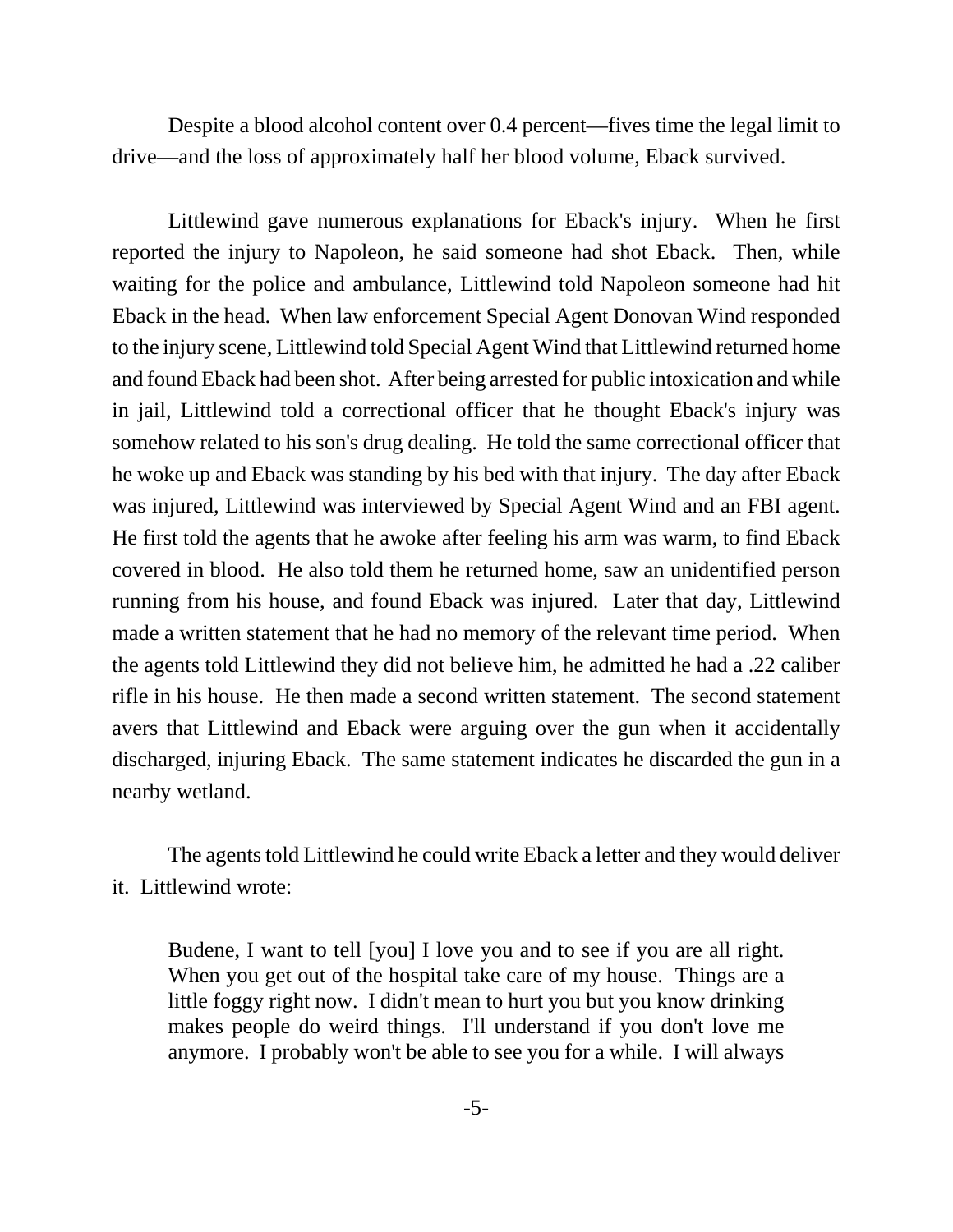keep you in my heart. Try to get ahold of me or give that FBI guy a letter so he can give it to me. I love you always. Son Littlewind.

(Trial Tr. at 757).

Later, Littlewind guided law enforcement to the wetland he mentioned in his statement in search of the gun. Even after employing a search and rescue team, the authorities did not find a gun.

Littlewind was charged by indictment. Prior to trial, the district court held an evidentiary hearing regarding the admissibility of certain prior bad acts by Littlewind. The district court allowed evidence of three prior bad acts: (1) a February 13, 2006, tribal court assault and battery conviction; (2) a September 22, 2006, tribal court conviction for domestic abuse and public intoxication; and (3) a July 10, 2007, tribal court conviction for public intoxication. Each of the three prior bad acts involved violence by Littlewind against Eback.

The judge submitted three counts to the jury. The jury convicted Littlewind of all three counts, including assault with a dangerous weapon in violation of 18 U.S.C. §§ 113(a)(3) and 1153, assault resulting in serious bodily injury in violation of 18 U.S.C. §§ 113(a)(6) and 1153, and discharge of a firearm during a crime of violence in violation of 18 U.S.C.  $\S$  924(c)(1)(a) and (iii).

Littlewind appeals. He argues that the prior bad acts were inadmissible and that there was insufficient evidence to support the guilty verdict on each count.

## II.

Littlewind argues that the district court erred by admitting evidence of the three prior convictions, in violation of Federal Rule of Evidence 404(b). While Littlewind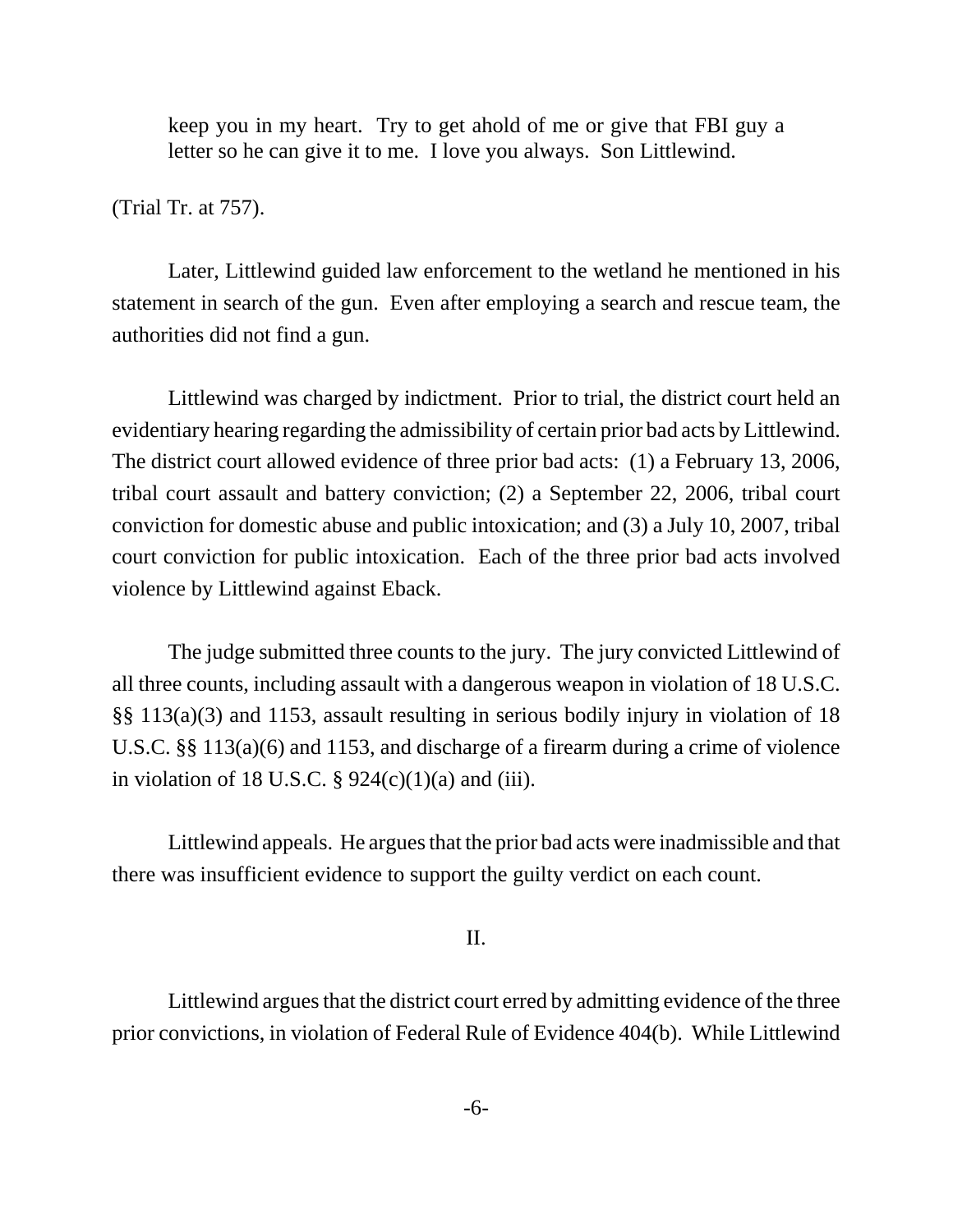concedes the evidence is relevant to the question of whether he intended to assault Eback, he contends that the probative value of the convictions was substantially outweighed by a danger of unfair prejudice.

Federal Rule of Evidence 404(b) outlaws admission of evidence of other crimes, wrongs, or acts proffered "to prove the character of a person in order to show action in conformity therewith." The rule does, however, allow evidence of other crimes, wrongs, or acts "for other purposes, such as proof of motive, opportunity, intent, preparation, plan, knowledge, identity, or absence of mistake or accident." Fed. R. of Evid. 404(b). The rule is one of inclusion, "such that evidence offered for permissible purposes is presumed admissible absent a contrary determination." United States v. Johnson, 439 F.3d 947, 952 (8th Cir. 2006). Subject to the district court's broad discretion to admit evidence of other crimes, we will reverse a district court's decision to admit evidence under Federal Rule of Evidence 404(b) "'only when such evidence clearly had no bearing on the case and was introduced solely to prove the defendant's propensity to commit criminal acts.'" United States v. Thomas, 398 F.3d 1058, 1062 (8th Cir. 2005) (quoting United States v. Howard, 235 F.3d 366, 372 (8th Cir. 2000)). Evidence of other crimes is admissible under Rule 404(b) if it is "(1) relevant to a material issue; (2) similar in kind and close in time to the crime charged; (3) proven by a preponderance of the evidence; and (4) if the potential prejudice does not substantially outweigh its probative value." Id.

Littlewind argues only that potential unfair prejudice substantially outweighed the probative value of the evidence. We must respectfully disagree. Evidence of past crimes can be probative of a defendant's intent to commit a similar act. See United States v. Turner, 583 F.3d 1062, 1066 (8th Cir. 2009); United States v. Escarsega, 182 Fed. Appx. 595, 598 (8th Cir. 2006) (unpublished per curiam) ("The evidence of [the defendant's] other assaults was relevant to show that he intended to cause bodily harm during the charged offense."). Additionally, the relative probative value of prior crime evidence is "increased by the fact that both offenses were associated with the same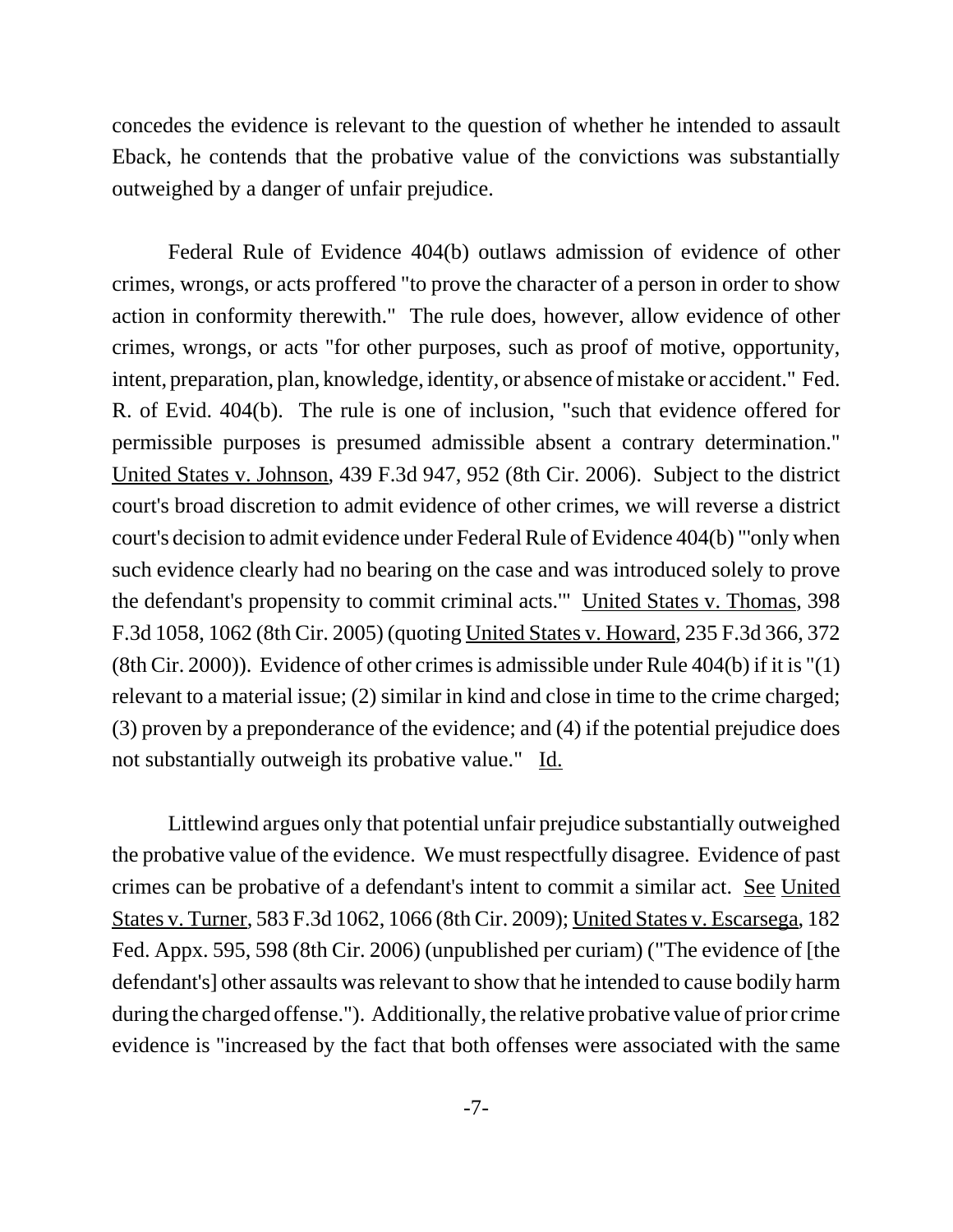victim." See United States v. Walker, 428 F.3d 1165, 1170 (8th Cir. 2005), cert. denied, 546 U.S. 1194 (2006). In this case, the past acts and the presently charged crimes involved intoxication and physical abuse of the same victim, making them quite similar and relatively more probative. At trial, Littlewind introduced evidence suggesting Eback's injury may have resulted from a drunken fall—likely to show a lack of criminal intent or the presence of an accident. Thus, the prior crimes evidence contradicted Littlewind's defense. And while the risk of unfair prejudice was more than marginal, the risk was adequately reduced by two cautionary instructions from the district court—one when the prior crimes evidence was first admitted and another within the final jury instructions. Such limiting instructions minimize the danger of unfair prejudice. United States v. Hessman, 493 F.3d 977, 983 (8th Cir. 2007), cert. denied, 128 S. Ct. 1100 (2008). Considering the probative value of the evidence, along with the effect of the limiting instructions, we cannot say the prior crimes evidence "'clearly had no bearing on the case and was introduced solely to prove the defendant's propensity to commit criminal acts.'" See Thomas, 398 F.3d at 1062 (quoting Howard, 235 F.3d at 372). Consequently, the district court did not abuse its discretion in admitting the challenged convictions.

## III.

Littlewind also contends the evidence was insufficient to convict him of any of the three counts submitted to the jury. We will reverse a jury's verdict "'only if no reasonable jury could have found the defendant guilty beyond a reasonable doubt.'" United States v. Timlick, 481 F.3d 1080, 1082 (8th Cir. 2007) (quoting United States v. May, 476 F.3d 638, 641 (8th Cir. 2007)). "[R]easonable inferences from the evidence are sufficient to support the guilty verdict." United States v. Warbonnet, 750 F.2d 698, 700 (8th Cir. 1984) (per curiam). In reviewing the sufficiency of the evidence, "we must not weigh the evidence or assess the credibility of witnesses." United States v. Raplinger, 555 F.3d 687, 693 (8th Cir.), cert. denied, 129 S. Ct. 2814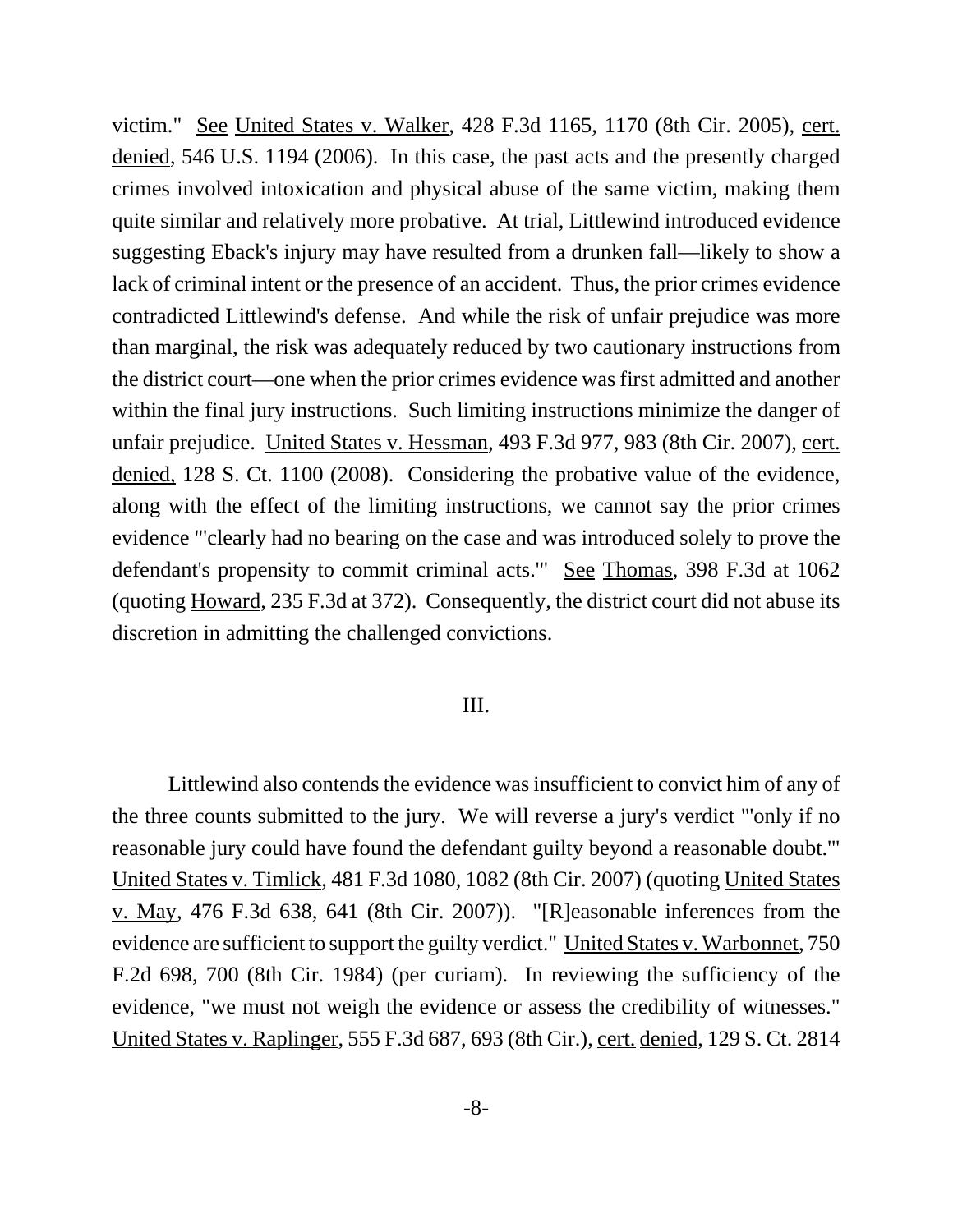(2009). Instead, we must presume that the trier of fact resolved any conflicts in favor of the Government. United States v. Water, 413 F.3d 812, 816 (8th Cir. 2005). If the evidence adduced at trial rationally supports conflicting hypotheses, we refuse to disturb the conviction. United States v. Jimenez-Serrato, 336 F.3d 713, 715 (8th Cir. 2003). We review the record with that circumscribed standard of review in mind.

As a general matter, Littlewind's arguments about the evidence can be distilled into two primary complaints. He argues there is insufficient evidence to prove Eback's injury was caused by a gunshot, and he also argues that, even if Eback did suffer a gunshot wound, Littlewind did not cause the wound, or at least he did not intentionally cause the wound. Littlewind repeatedly suggests there is no evidence to support an adverse jury verdict. While there is no surfeit of direct evidence in this case, both direct and circumstantial evidence can lend support to a jury's verdict. See United States v. Lam, 338 F.3d 868, 871 (8th Cir. 2003) (noting this court treats circumstantial evidence no differently than direct evidence when reviewing the sufficiency of the evidence to support a jury verdict).

First, there is more than adequate evidence in the record to support a jury finding that Eback suffered a gunshot wound. Eback testified she saw a rifle in Littlewind's living room within the minutes preceding her injury. A short while later, Littlewind told a neighbor that Eback had been shot. The same neighbor heard a popping sound, like a gunshot, the morning of Eback's injury. Eback told a paramedic, and later a physician's assistant, she was shot while cleaning a gun. During the subsequent investigation, Littlewind told law enforcement, in a written statement, that he and Eback struggled over the gun and it accidentally discharged. Additionally, there was medical testimony supporting a finding that Eback's wound was consistent with a gunshot wound. Dr. Stover observed what he believed to be an entrance wound and an exit wound, consistent with a gunshot. Here again, Littlewind attempts to discredit the jury's conclusion that a gunshot caused the injury by pointing to conflicting evidence concerning the cause of Eback's injury. The jury was entitled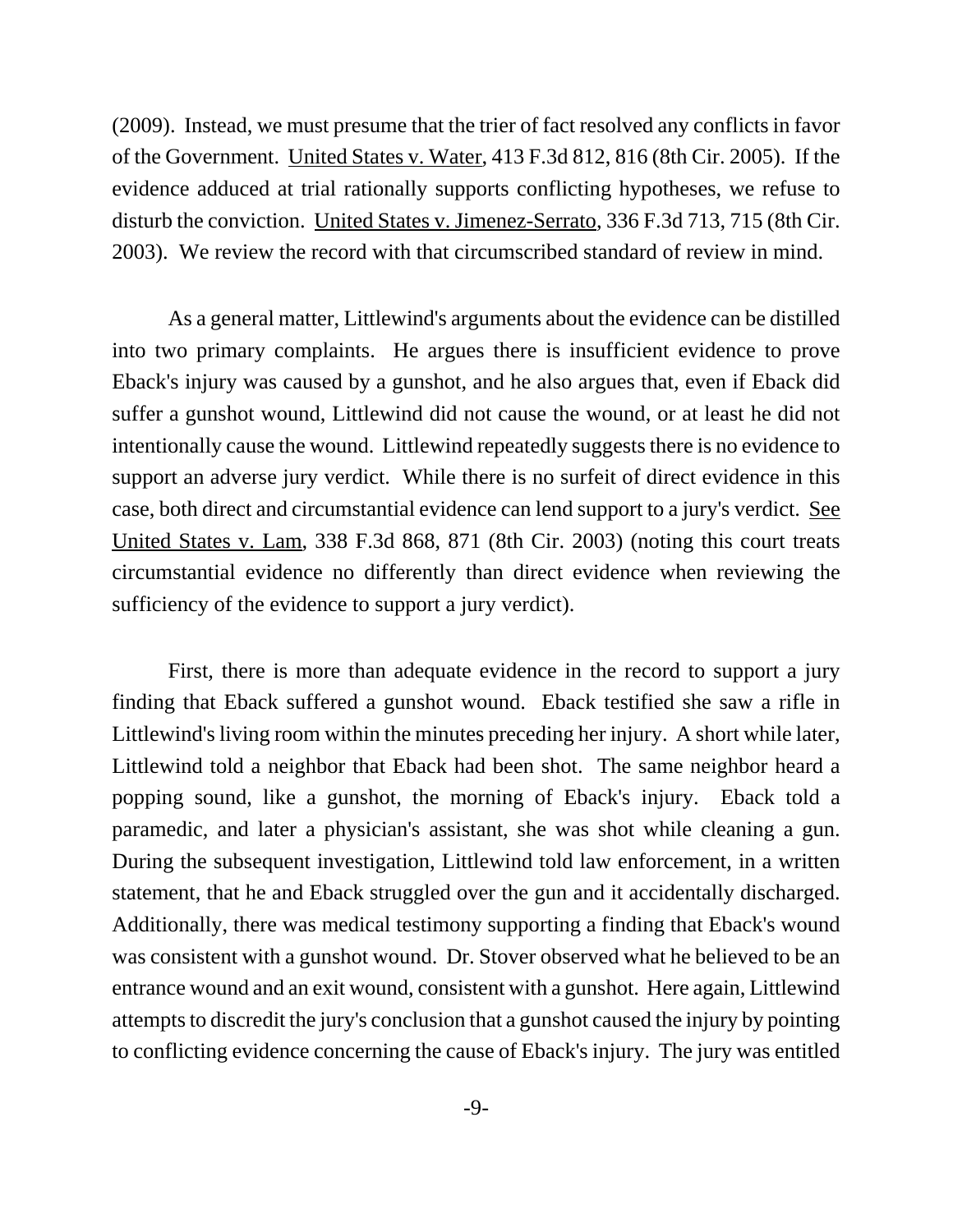to credit Dr. Stover's testimony and to discredit arguably contradictory testimony. See United States v. Velazquez, 410 F.3d 1011, 1016 (8th Cir.) (noting province of jury to weigh testimony and credit witnesses), cert. denied, 546 U.S. 971 (2005).

Littlewind's second argument—that he did not cause the wound, or at least not intentionally—similarly fails. The jury heard testimony that Littlewind and Eback shared a tumultuous relationship. In the two years they lived together, police repeatedly were called to investigate alcohol-related bouts of domestic violence. Each time, Eback was injured and accused Littlewind of abusing her. One of the abusive episodes resulted in a puncture to Eback's ear drum. Another time, Littlewind threatened to kill Eback. Just days before the alleged assault in this case, the couple's troubles flared up again, leading Eback to move out of Littlewind's house.

Eback testified that on the day of the assault, she awoke on a mattress in Littlewind's living room after a morning of hard drinking. After going to the bathroom to wash her face—and failing to notice an injury to her head or neck while in the bathroom—she returned to the living room where she observed a rifle leaning against a recliner. See United States v. Center, 750 F.2d 724, 726 (8th Cir. 1984) (recounting fact that defendant possessed knife shortly before stabbing as relevant to conviction for violating 18 U.S.C. §§ 113(c) and 1153). A short time later, she was engaged in an argument with Littlewind. See United States v. Knife, 592 F.2d 472, 479 (8th Cir. 1979) (finding the requisite intent to support assault conviction where, among other factors, the defendant was upset preceding a gun assault, "tempers were short and emotions high"). When she attempted to leave via the front door, Littlewind blocked her path, slammed the door on her foot, and began pushing her backwards into the interior of the house.

In one of Littlewind's versions of that day's events, he admitted the two struggled over the gun and it discharged. Although Littlewind suggests the admission was concocted by law enforcement and elicited through trickery, the jury was entitled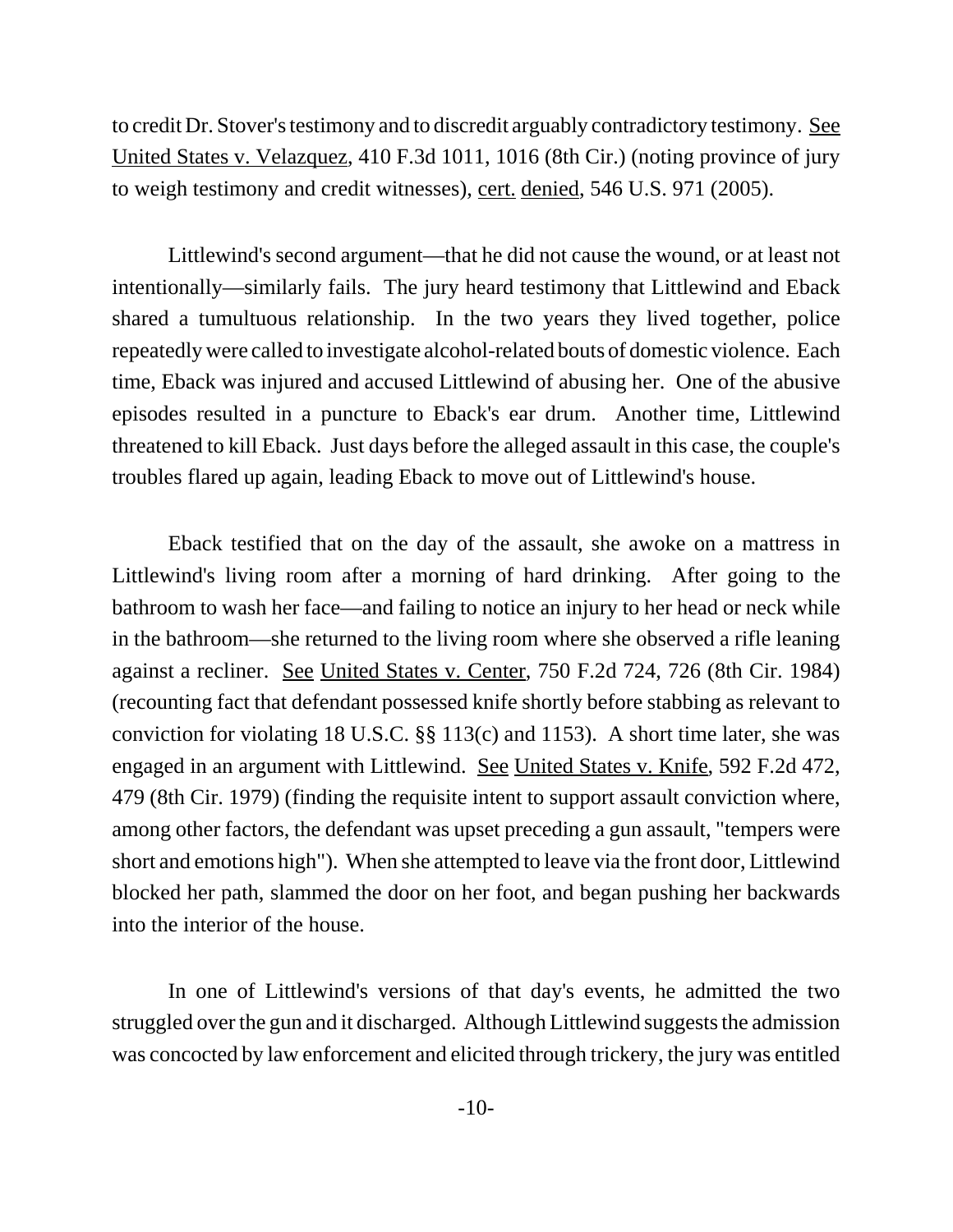to credit his admission. See Velazquez, 410 F.3d at 1016. Littlewind also admitted to disposing of the gun in a nearby wetland. See United States v. Kuehne, 547 F.3d 667, 691-92 (6th Cir. 2008) (holding "attempt to tamper with evidence is probative of guilt"), cert. denied, 130 S. Ct. 342 (2009). Henrietta Longie's testimony—that she saw Littlewind driving away alone from his house fifteen to twenty minutes before he reported Eback's injury—provides circumstantial support for his admission that he disposed of the gun.

Littlewind told Napoleon Longie to call the police and an ambulance because Eback had been shot. Napoleon and his mother, Henrietta, both observed blood on Littlewind's gray sweatshirt. Before paramedics or police arrived, Littlewind changed out of the gray blood-marked sweatshirt. See id. When Napoleon and Henrietta went to Eback's aid at Littlewind's house, Eback implored Henrietta to get her out of the house. Later, while Eback was in the hospital, Littlewind sent her an apology letter. See Center, 750 F.2d at 726 (noting apology as evidence of assault).

"'Since you cannot look into the mind of a person, intent must necessarily be inferred either from his acts or statements.'" United States v. Hollow, 747 F.2d 481, 483 (8th Cir. 1984) (quoting Coil v. United States, 343 F.2d 573, 577 (8th Cir.), cert. denied, 382 U.S. 821 (1965)). The evidence indicates that Littlewind was angry to the point of physically preventing Eback from leaving the house and that he had ready access to a gun. Creditable evidence indicates the two struggled over the gun, it discharged, and Eback was wounded. Littlewind's anger gave way to thoughts of disposing of the gun that caused the injury. Later, his worry turned to remorse, and he apolgized to Eback. From all these facts—a historically abusive relationship; anger, argument, and preceding physical altercation; an admission to a struggle over a gun; Eback's desire to get away from Littlewind after her injury; and Littlewind's guilty mind—the jury could have reasonably inferred that Littlewind intended to assault Eback with the gun. In other words, a reasonable jury could have rationally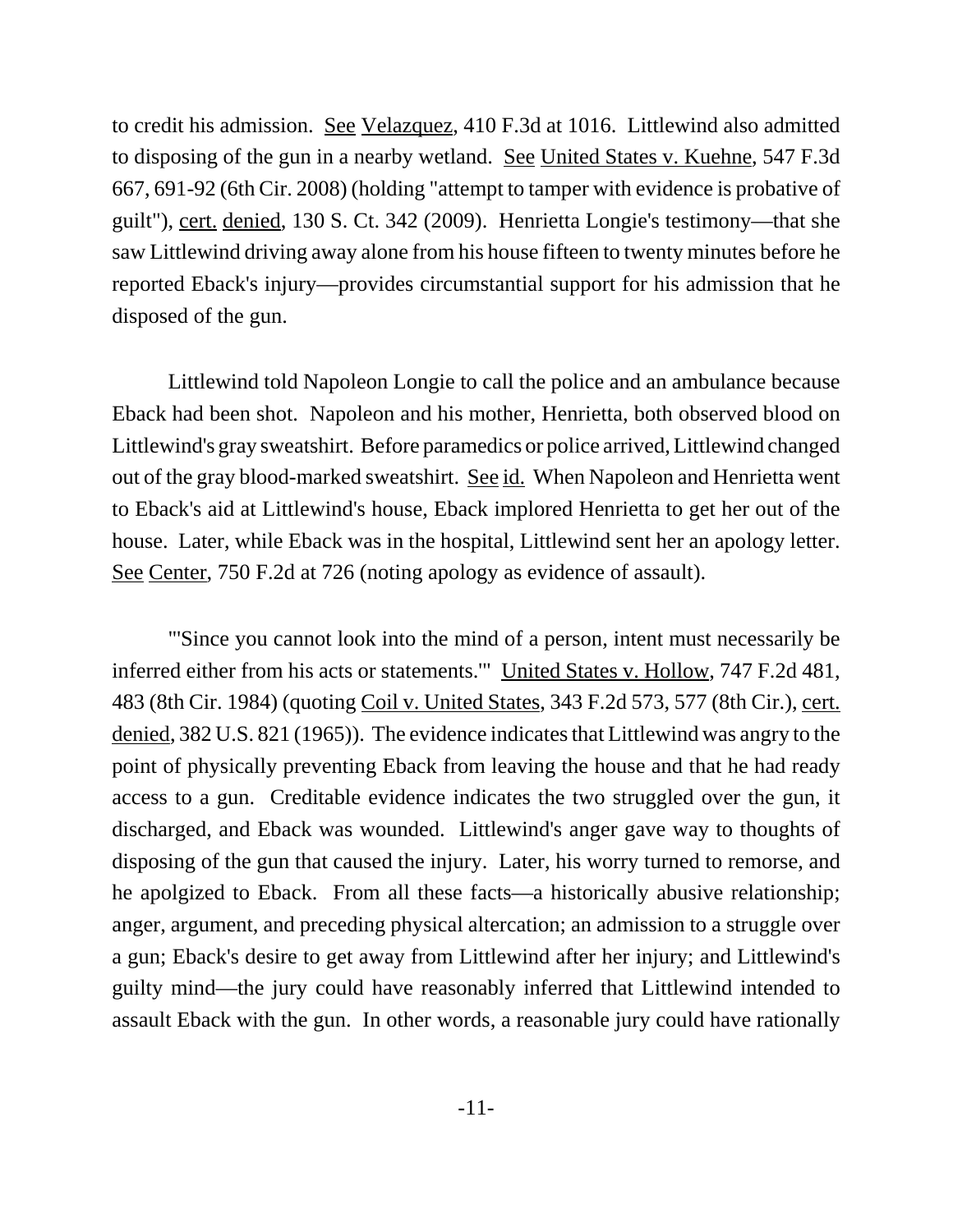hypothesized that Littlewind intended to assault Eback with the gun, a struggle ensued, the gun discharged, and Eback was seriously injured.

Under this scenario, each element of each of the three offenses is supported by substantial evidence. The elements necessary for a conviction on Count I, a violation of 18 U.S.C. §§ 113(a)(6) and 1153, were: "(1) an intentional assault that (2) results in serious bodily injury, committed (3) by an Indian and (4) within Indian Country." United States v. Stymiest, 581 F.3d 759, 766 (8th Cir. 2009). Littlewind only challenged the sufficiency of the evidence to support the existence of the first element. As explained above, a rational interpretation of the evidence allows a finding that he had the requisite intent.

Count IV, alleging a violation of 18 U.S.C. §§ 113(a)(3) and 1153, required proof: (1) of an assault, (2) with the use of a dangerous weapon, (3) with the intent to do bodily harm, (4) by an Indian, and (5) within Indian Country. See United States v. Phelps, 168 F.3d 1048, 1056 (8th Cir. 1999) (first three elements); Center, 750 F.2d at 725-26 (exercising jurisdiction where Indian committed assault on Indian land and explaining relationship between §§ 113 and 1153). Here again, a rational interpretation of the evidence existed to allow the jury to conclude that an intentional assault using a dangerous weapon occurred.

Finally, the violation of  $\S 924(c)(1)(A)$  required proof that Littlewind used or carried a firearm during or in relation to a crime of violence. The sentencing enhancement found in §  $924(c)(1)(A)(iii)$  additionally required proof of the discharge of a firearm during a crime of violence; it does not require proof of an intentional discharge. Dean v. United States, 129 S.Ct. 1849, 1853 (2009).<sup>2</sup> The jury was

<sup>&</sup>lt;sup>2</sup>Littlewind acknowledges "§ 924(c)(1)(A)(iii) does not require a showing of specific intent to discharge a firearm." (Appellant's Reply Br. at 6.) He does not argue the indictment and instructions in this case—requiring a knowing